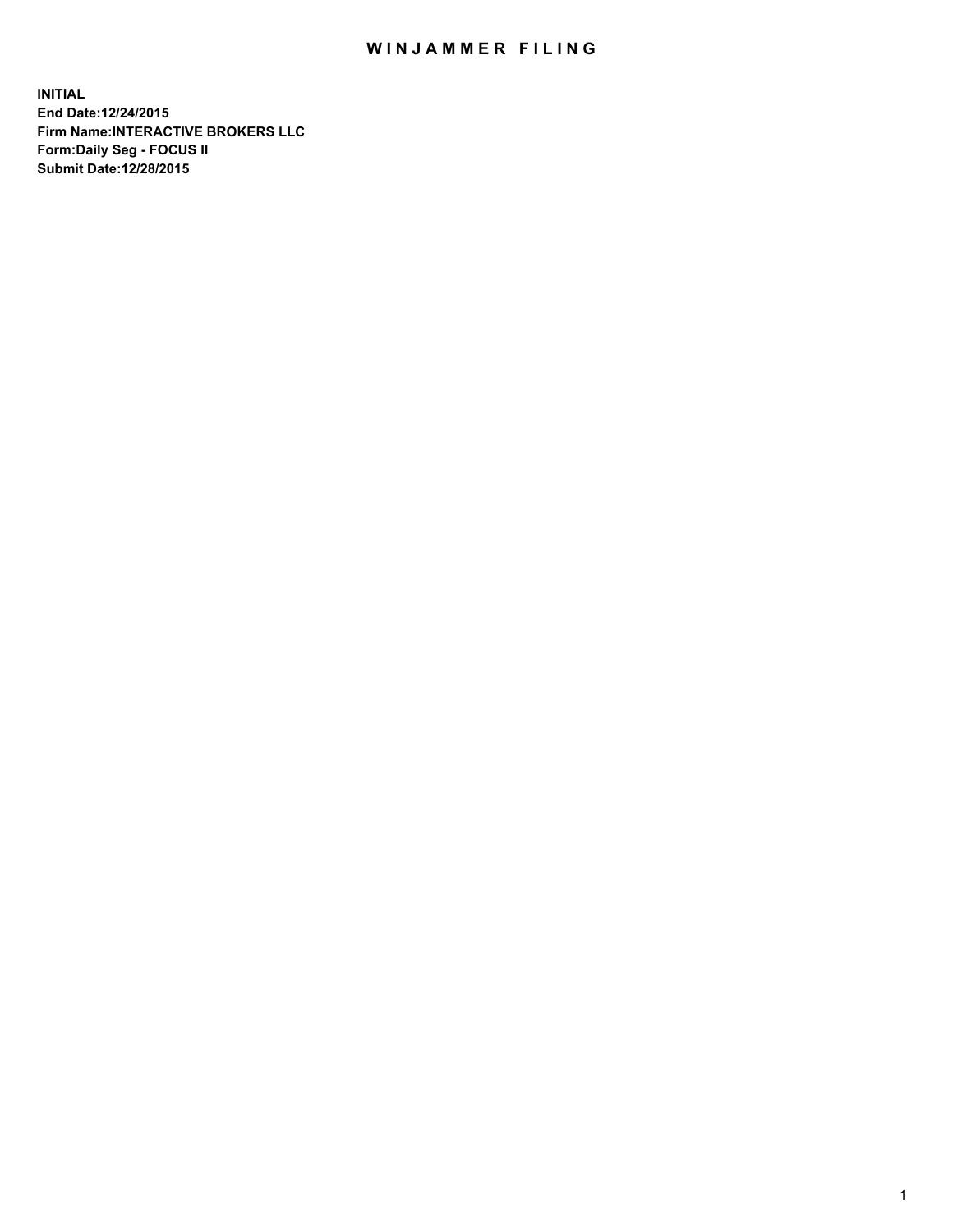## **INITIAL End Date:12/24/2015 Firm Name:INTERACTIVE BROKERS LLC Form:Daily Seg - FOCUS II Submit Date:12/28/2015 Daily Segregation - Cover Page**

| Name of Company<br><b>Contact Name</b><br><b>Contact Phone Number</b><br><b>Contact Email Address</b>                                                                                                                                                                                                                         | <b>INTERACTIVE BROKERS LLC</b><br><b>Alex Parker</b><br>203-618-7738<br>aparker@interactivebrokers.com |
|-------------------------------------------------------------------------------------------------------------------------------------------------------------------------------------------------------------------------------------------------------------------------------------------------------------------------------|--------------------------------------------------------------------------------------------------------|
| FCM's Customer Segregated Funds Residual Interest Target (choose one):<br>a. Minimum dollar amount: ; or<br>b. Minimum percentage of customer segregated funds required:% ; or<br>c. Dollar amount range between: and; or<br>d. Percentage range of customer segregated funds required between:% and%.                        | <u>0</u><br><u>155,000,000 245,000,000</u><br>00                                                       |
| FCM's Customer Secured Amount Funds Residual Interest Target (choose one):<br>a. Minimum dollar amount: ; or<br>b. Minimum percentage of customer secured funds required:% ; or<br>c. Dollar amount range between: and; or<br>d. Percentage range of customer secured funds required between: % and %.                        | $\overline{\mathbf{0}}$<br>80,000,000 120,000,000<br>00                                                |
| FCM's Cleared Swaps Customer Collateral Residual Interest Target (choose one):<br>a. Minimum dollar amount: ; or<br>b. Minimum percentage of cleared swaps customer collateral required:%; or<br>c. Dollar amount range between: and; or<br>d. Percentage range of cleared swaps customer collateral required between:% and%. | <u>0</u><br>0 <sub>0</sub><br><u>00</u>                                                                |

Attach supporting documents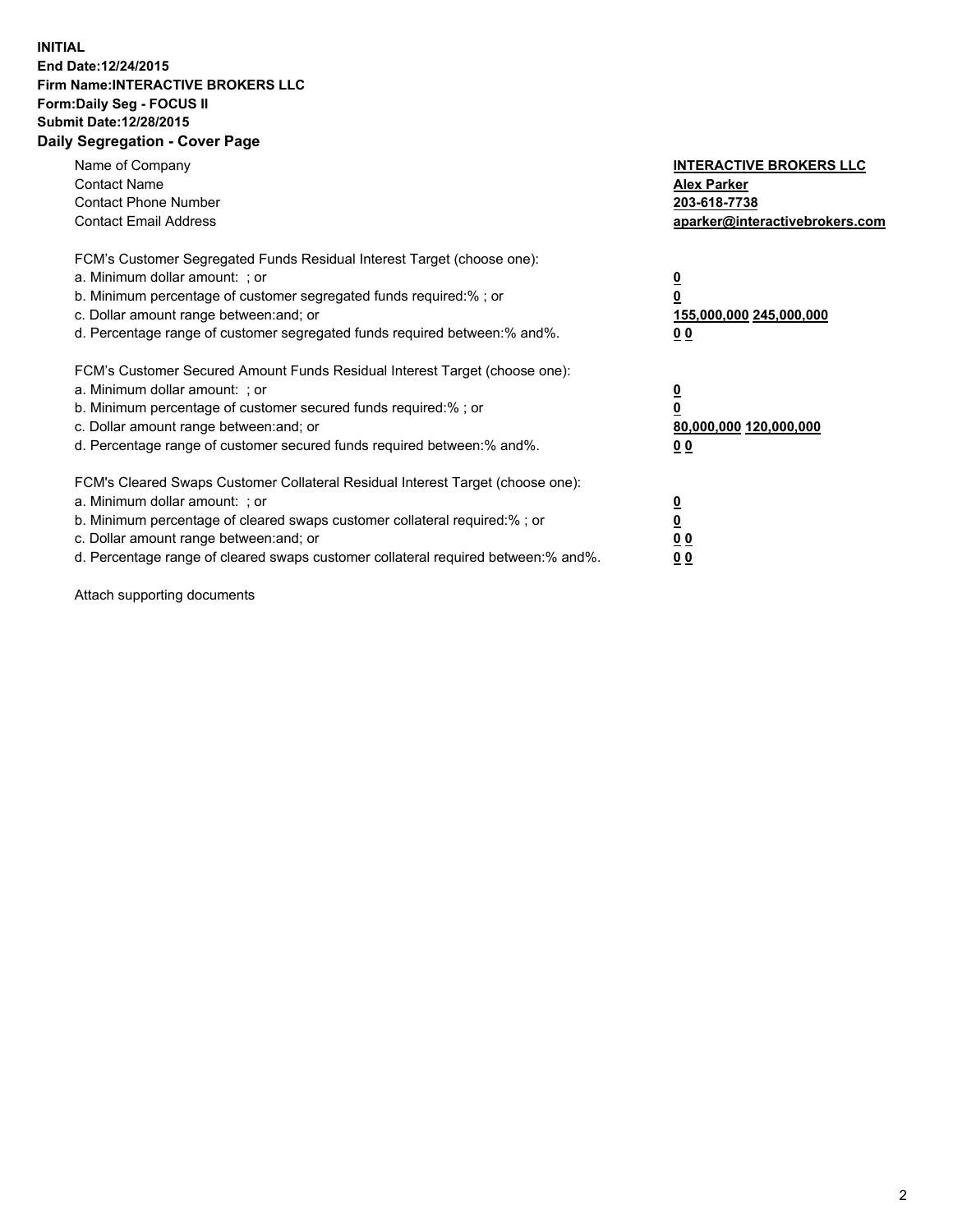## **INITIAL End Date:12/24/2015 Firm Name:INTERACTIVE BROKERS LLC Form:Daily Seg - FOCUS II Submit Date:12/28/2015 Daily Segregation - Secured Amounts**

|     | Daily Ocglegation - Occuled Amounts                                                                        |                                  |
|-----|------------------------------------------------------------------------------------------------------------|----------------------------------|
|     | Foreign Futures and Foreign Options Secured Amounts                                                        |                                  |
|     | Amount required to be set aside pursuant to law, rule or regulation of a foreign                           | $0$ [7305]                       |
|     | government or a rule of a self-regulatory organization authorized thereunder                               |                                  |
| 1.  | Net ledger balance - Foreign Futures and Foreign Option Trading - All Customers                            |                                  |
|     | A. Cash                                                                                                    | 334,223,397 [7315]               |
|     | B. Securities (at market)                                                                                  | $0$ [7317]                       |
| 2.  | Net unrealized profit (loss) in open futures contracts traded on a foreign board of trade                  | 5,554,626 [7325]                 |
| 3.  | Exchange traded options                                                                                    |                                  |
|     | a. Market value of open option contracts purchased on a foreign board of trade                             | 26,322 [7335]                    |
|     | b. Market value of open contracts granted (sold) on a foreign board of trade                               | $-15,245$ [7337]                 |
| 4.  | Net equity (deficit) (add lines 1.2. and 3.)                                                               | 339,789,100 [7345]               |
| 5.  | Account liquidating to a deficit and account with a debit balances - gross amount                          | 64,585 [7351]                    |
|     | Less: amount offset by customer owned securities                                                           | 0 [7352] 64,585 [7354]           |
| 6.  | Amount required to be set aside as the secured amount - Net Liquidating Equity                             | 339,853,685 [7355]               |
|     | Method (add lines 4 and 5)                                                                                 |                                  |
| 7.  | Greater of amount required to be set aside pursuant to foreign jurisdiction (above) or line                | 339,853,685 [7360]               |
|     | 6.                                                                                                         |                                  |
|     | FUNDS DEPOSITED IN SEPARATE REGULATION 30.7 ACCOUNTS                                                       |                                  |
| 1.  | Cash in banks                                                                                              |                                  |
|     | A. Banks located in the United States                                                                      | 9,500,149 [7500]                 |
|     | B. Other banks qualified under Regulation 30.7                                                             | 0 [7520] 9,500,149 [7530]        |
| 2.  | Securities                                                                                                 |                                  |
|     | A. In safekeeping with banks located in the United States                                                  | 371,918,559 [7540]               |
|     | B. In safekeeping with other banks qualified under Regulation 30.7                                         | 0 [7560] 371,918,559 [7570]      |
| 3.  | Equities with registered futures commission merchants                                                      |                                  |
|     | A. Cash                                                                                                    | $0$ [7580]                       |
|     | <b>B.</b> Securities                                                                                       | $0$ [7590]                       |
|     | C. Unrealized gain (loss) on open futures contracts                                                        | $0$ [7600]                       |
|     | D. Value of long option contracts                                                                          | $0$ [7610]                       |
|     | E. Value of short option contracts                                                                         | 0 [7615] 0 [7620]                |
| 4.  | Amounts held by clearing organizations of foreign boards of trade                                          |                                  |
|     | A. Cash                                                                                                    | $0$ [7640]                       |
|     | <b>B.</b> Securities                                                                                       | $0$ [7650]                       |
|     | C. Amount due to (from) clearing organization - daily variation                                            | $0$ [7660]                       |
|     | D. Value of long option contracts                                                                          | $0$ [7670]                       |
|     | E. Value of short option contracts                                                                         | 0 [7675] 0 [7680]                |
| 5.  | Amounts held by members of foreign boards of trade                                                         |                                  |
|     | A. Cash                                                                                                    | 77,900,126 [7700]                |
|     | <b>B.</b> Securities                                                                                       | $0$ [7710]                       |
|     | C. Unrealized gain (loss) on open futures contracts                                                        | 7,054,480 [7720]                 |
|     | D. Value of long option contracts                                                                          | 26,321 [7730]                    |
|     | E. Value of short option contracts                                                                         | -15,244 [7735] 84,965,683 [7740] |
| 6.  | Amounts with other depositories designated by a foreign board of trade                                     | 0 [7760]                         |
| 7.  | Segregated funds on hand                                                                                   | $0$ [7765]                       |
| 8.  | Total funds in separate section 30.7 accounts                                                              | 466,384,391 [7770]               |
| 9.  | Excess (deficiency) Set Aside for Secured Amount (subtract line 7 Secured Statement<br>Page 1 from Line 8) | 126,530,706 [7380]               |
| 10. | Management Target Amount for Excess funds in separate section 30.7 accounts                                | 80,000,000 [7780]                |
| 11. | Excess (deficiency) funds in separate 30.7 accounts over (under) Management Target                         | 46,530,706 [7785]                |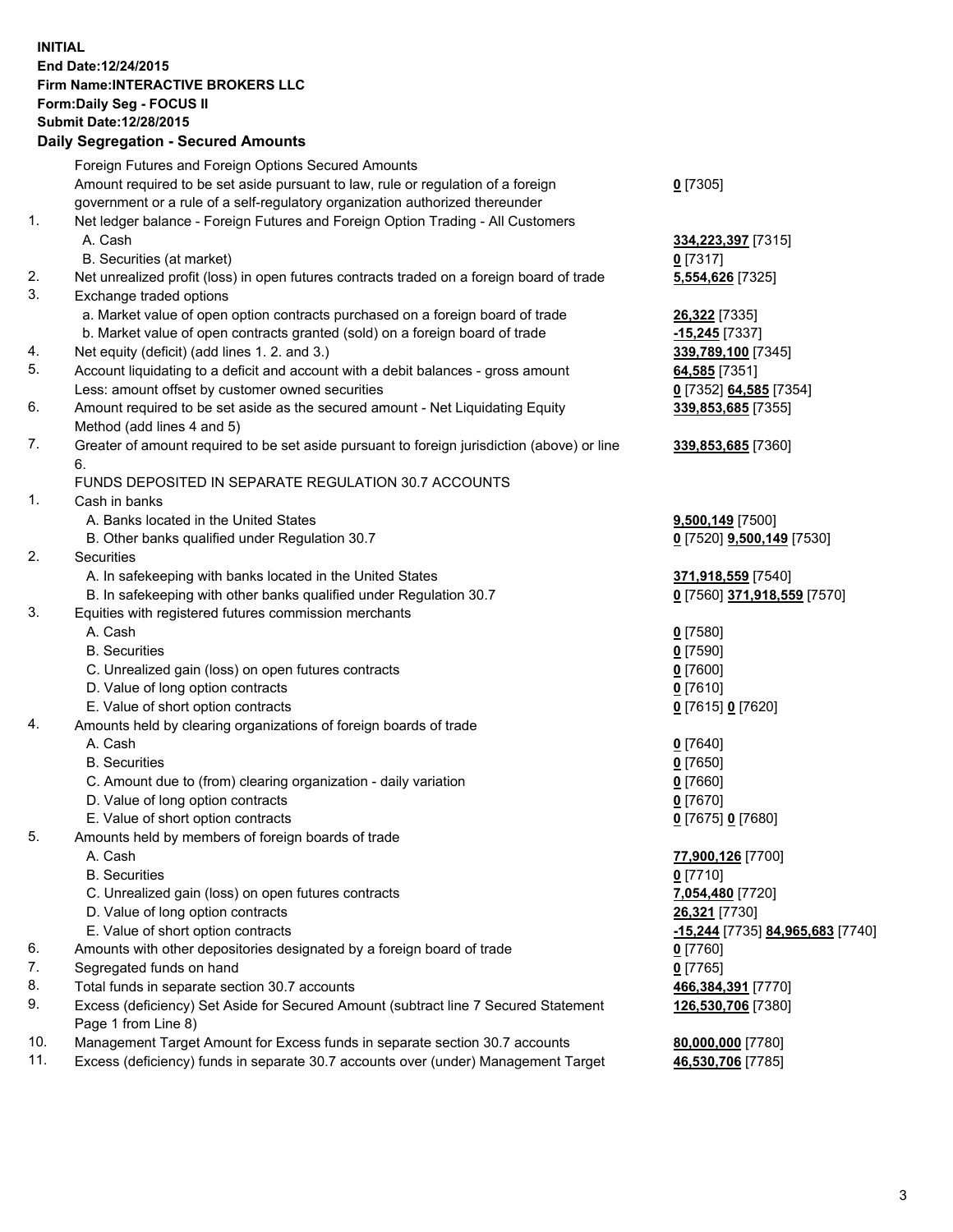**INITIAL End Date:12/24/2015 Firm Name:INTERACTIVE BROKERS LLC Form:Daily Seg - FOCUS II Submit Date:12/28/2015 Daily Segregation - Segregation Statement** SEGREGATION REQUIREMENTS(Section 4d(2) of the CEAct) 1. Net ledger balance A. Cash **2,628,903,791** [7010] B. Securities (at market) **0** [7020] 2. Net unrealized profit (loss) in open futures contracts traded on a contract market **-37,948,333** [7030] 3. Exchange traded options A. Add market value of open option contracts purchased on a contract market **54,345,013** [7032] B. Deduct market value of open option contracts granted (sold) on a contract market **-124,826,977** [7033] 4. Net equity (deficit) (add lines 1, 2 and 3) **2,520,473,494** [7040] 5. Accounts liquidating to a deficit and accounts with debit balances - gross amount **65,627** [7045] Less: amount offset by customer securities **0** [7047] **65,627** [7050] 6. Amount required to be segregated (add lines 4 and 5) **2,520,539,121** [7060] FUNDS IN SEGREGATED ACCOUNTS 7. Deposited in segregated funds bank accounts A. Cash **268,755,983** [7070] B. Securities representing investments of customers' funds (at market) **1,450,486,446** [7080] C. Securities held for particular customers or option customers in lieu of cash (at market) **0** [7090] 8. Margins on deposit with derivatives clearing organizations of contract markets A. Cash **32,817,136** [7100] B. Securities representing investments of customers' funds (at market) **1,051,903,058** [7110] C. Securities held for particular customers or option customers in lieu of cash (at market) **0** [7120] 9. Net settlement from (to) derivatives clearing organizations of contract markets **5,415,084** [7130] 10. Exchange traded options A. Value of open long option contracts **54,328,053** [7132] B. Value of open short option contracts **-124,810,035** [7133] 11. Net equities with other FCMs A. Net liquidating equity **0** [7140] B. Securities representing investments of customers' funds (at market) **0** [7160] C. Securities held for particular customers or option customers in lieu of cash (at market) **0** [7170] 12. Segregated funds on hand **0** [7150] 13. Total amount in segregation (add lines 7 through 12) **2,738,895,725** [7180] 14. Excess (deficiency) funds in segregation (subtract line 6 from line 13) **218,356,604** [7190] 15. Management Target Amount for Excess funds in segregation **155,000,000** [7194]

16. Excess (deficiency) funds in segregation over (under) Management Target Amount Excess

**63,356,604** [7198]